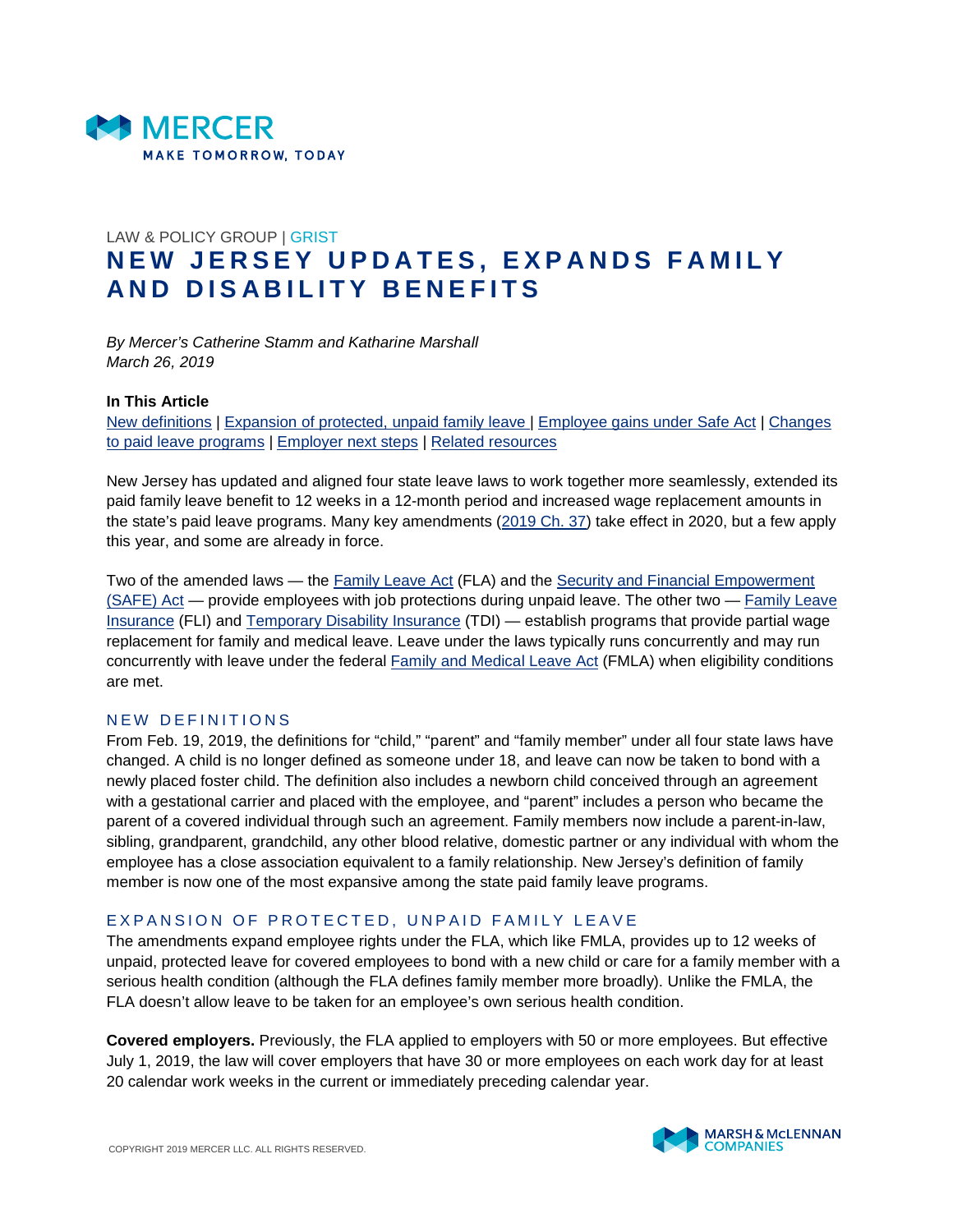**Reduced leave schedules.** The duration of leave protected by the FLA (12 weeks in a 24-month period) remains unchanged. But effective immediately, employees can work on a reduced leave schedule under the FLA for 12 consecutive months, up from the previous 24 weeks, for a single period of leave.

# <span id="page-1-0"></span>EMPLOYEE GAINS UNDER SAFE ACT

New Jersey's SAFE Act, which applies to employers with at least 25 employees, provides up to 20 days of unpaid, job-protected leave when employees or their family members become victims of domestic or sexual violence. Leave must be taken within 12 months of the violent act in full-day increments. And it can be used for purposes related to the violence, such as seeking medical attention for physical or psychological injuries, participating in safety planning, or attending criminal or civil court proceedings. If leave is used for a reason covered by both the SAFE Act and FLA or FMLA, the leave counts simultaneously against the employee's entitlement under each law respectively.

**Use of paid leave/wage replacement.** Effective immediately, employers can no longer require employees to use accrued vacation, personal or sick time for SAFE Act purposes. Employees may choose to use accrued paid leave, but it must run concurrently with the unpaid leave available under the SAFE Act. Employees taking leave under the SAFE Act will be eligible for FLI benefits. The definition of "family temporary disability leave" under FLI has been amended to add SAFE Act leave.

# <span id="page-1-1"></span>CHANGES TO PAID LEAVE PROGRAMS

The state's FLI and TDI program work in conjunction with the state unemployment insurance law and apply to any employer with at least one employee in New Jersey. Benefit amounts are the same for each paid leave program, which are intended to run concurrently with any unpaid, protected leave rights, including FLA, the SAFE Act or FMLA. Under both paid leave programs, employers may instead provide benefits through an approved private plan.

|                           | <b>JOB PROTECTION</b> |       |      | <b>PAID LEAVE</b> |      |
|---------------------------|-----------------------|-------|------|-------------------|------|
| <b>REASON FOR LEAVE</b>   | FMLA                  | F L A | SAFE | TDI               | FI I |
| Care for family member    |                       |       |      |                   |      |
| Bond with new child       |                       |       |      |                   |      |
| Employee's own disability |                       |       |      |                   |      |
| Victim of violence        |                       |       |      |                   |      |

The following chart illustrates how these laws work together.

Some changes to the paid leave programs apply immediately, including measures addressing retaliation, coordination with employer-paid leave, and partial disability benefits. A change to the waiting period takes effect later this year, and more changes apply in 2020.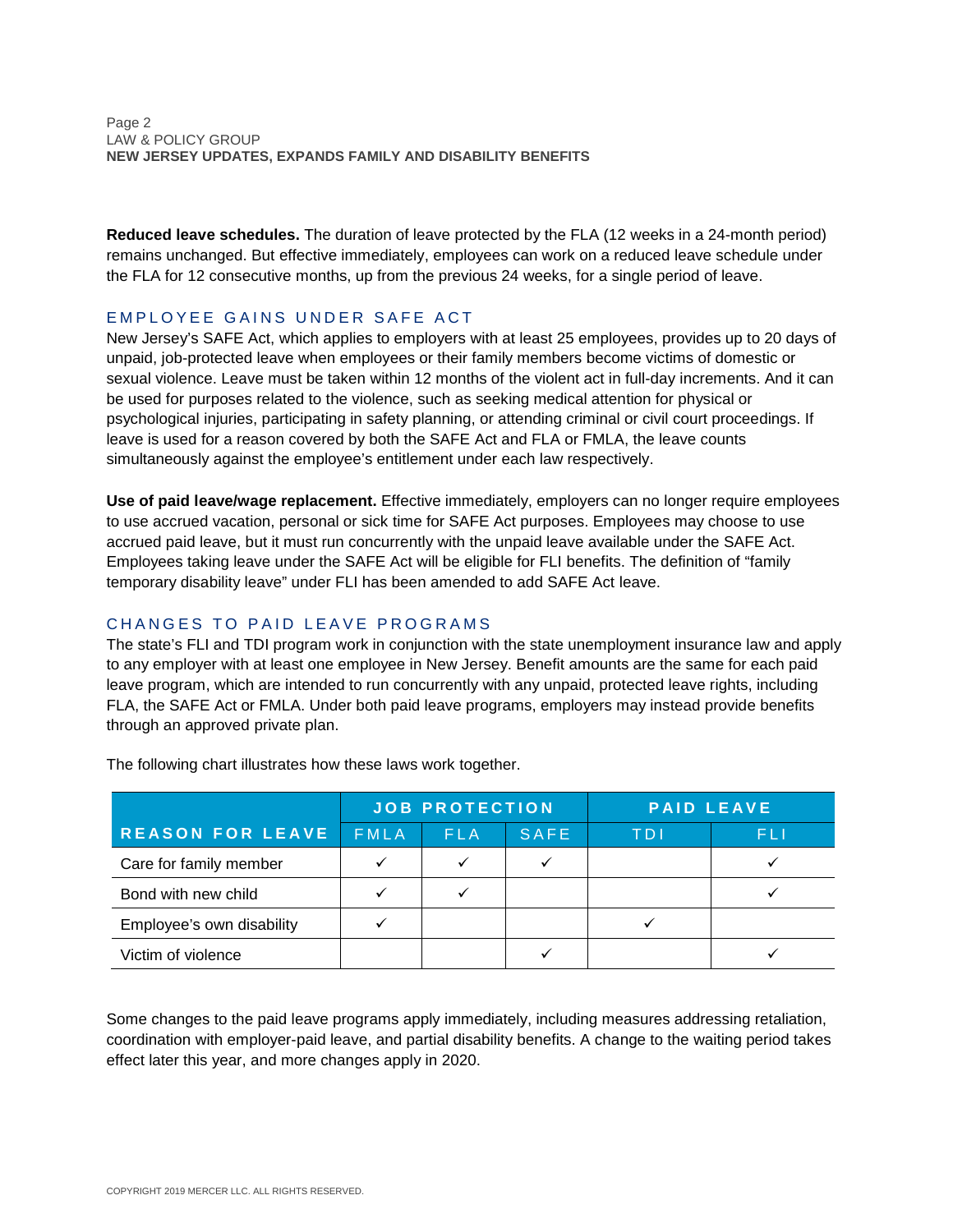#### **Changes effective immediately**

**New anti-discrimination and anti-retaliation protections.** In some cases, employees may qualify for paid leave (TDI or FLI), but not protected leave (FMLA, FLA or SAFE Act). The amendments add a new provision that prohibits discrimination and retaliation for requesting and taking TDI or FLI, including refusal to reinstate an employee following leave. Employees and former employees can sue for damages for alleged violations. However, the new provision specifies that it does not increase, decrease or change protections under FLA. It's uncertain whether regulations will clarify how these anti-discrimination and antiretaliation protections differ from FLA's.

**Intermittent leave/notice requirements for child bonding.** Effective immediately, employees can use intermittent leave for child bonding after giving 15 days' advance notice to the employer (down from 30 days), unless an emergency or unforeseen circumstances precludes prior notice. These changes align with new notice requirements for intermittent leave under the FLA. Employees must continue to give 30-days' advance notice for continuous bonding leave.

**No benefits for employees receiving full pay.** No benefits are payable under the state programs (TDI or FLI) while an employee is receiving paid sick leave, vacation or other leave at full pay. An employer can no longer require an employee use employer-provided sick leave, vacation or other paid time off at full pay before using FLI, but an employee can choose to do so.

**TDI benefits now available for a reduced work schedule.** The maximum leave available under the TDI program for an employee's own nonwork-related disability (including a disability related to pregnancy and childbirth) remains at 26 weeks in a 12-month period. But the amendments now also provide benefits for individuals returning to work on a reduced schedule while recovering from a disability. After at least seven days of full disability, a covered employee can receive partial benefits while working a reduced schedule for up to eight weeks, or up to 12 weeks if the need for the extension is supported by medical documentation from a qualified health care provider and approved by the TDI program administrator.

**Requirements for private plans adjusted.** The amendments add public posting and individual employee notice requirements for private plans. These notices must be posted at a conspicuous place at all worksites, and the FLI notice must be distributed to all newly hired employees and employees requesting time off for a reason that may qualify for benefits.

Employers establishing an approved private plan no longer need approval from the majority of covered employees for a contributory plan, unless the employees are subject to a collective bargaining agreement (CBA). However, a CBA can expressly waive the right to a majority vote as a condition for approval. If elections are held, they can be conducted electronically, and all private plan applications can be completed online.

#### **Change effective July 1, 2019**

**Waiting period eliminated.** Currently, an employee must wait seven days before FLI benefits kick in, except in cases of pregnancy and childbirth. From July 1, 2019, no waiting period will apply to benefits for any qualified FLI leave. The waiting period for TDI benefits, which begin on the eighth day of disability,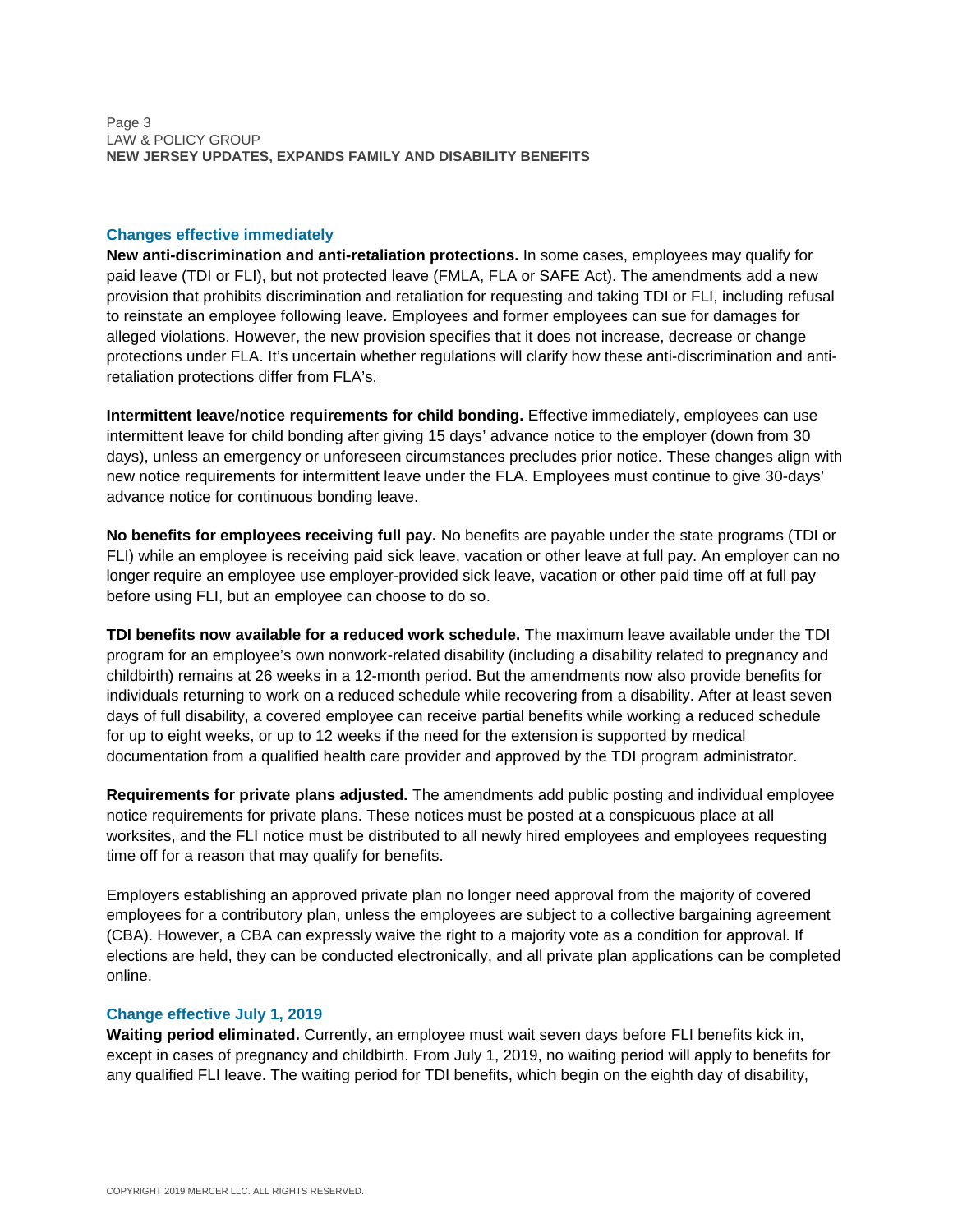hasn't changed. The first full week is payable if the employee has been on disability leave for three full weeks.

#### **Change effective Jan. 1, 2020**

**New benefit costs funded by higher employee contributions.** The increased cost of TDI and FLI benefits due to the changes will be funded solely by employee, not employer, contributions. Beginning Jan. 1, 2020, amendments to both laws significantly increase the maximum taxable wage base for employee contributions for these programs from 28 times to 107 times the state average weekly wage (SAWW).

*Example.* The current taxable wage base is \$34,400 (the current SAWW (\$1228.25) x 28, rounded up to the nearest 100). Based on the change for 2020 and assuming no change in the SAWW, the taxable wage base would be \$131,500 (\$1228.25 x 107, rounded up to the nearest 100).

Under the new formula, the maximum wage base can't decrease from year to year. Instead, the greater of the current or preceding year must be used. Currently, employees contribute 0.17% and 0.08% of wages up to the maximum taxable wage base for TDI and FLI, respectively. Regulators will adjust the methodology for calculating the contribution percentage in 2020 and 2021 to account for the change in benefit levels in 2020.

#### **Changes effective July 1, 2020**

**FLI leave time doubles.** The FLI program currently provides benefits for up to six weeks for time off to care for a new child or seriously ill family member. The amendments expand these benefits to 12 weeks and extend intermittent leave from 42 to 56 days.

**FLI available to employees working two jobs.** An employee with two jobs will be able take FLI under one employer while continuing to work at the second job as long as the second job's hours don't increase.

*Example.* Marianne works every weekday in a clerical job. On Sundays, she waits tables at the local diner. Her husband has major surgery, and she needs to take time off from her clerical job for several weeks to take care of him. Her sister is able to help take care of Marianne's husband on Sundays so she can work at her diner job. Marianne can collect an FLI benefit while on leave from her clerical job even though she continues to work her second job waiting tables as long as she doesn't increase the number of hours worked at the diner.

**Wage replacement amount increases.** Benefit amounts under both TDI and FLI programs will increase from two-thirds to 85% of an individual's average weekly wage during the base period. The weekly maximum benefit will increase from 53% to 70% of the SAWW. The current SAWW is \$1,228.25, so the maximum benefit increases to \$860 from \$650.

# <span id="page-3-0"></span>EMPLOYER NEXT STEPS

In light of the significant changes made by these amendments, employers with operations in New Jersey should consider taking the following steps: